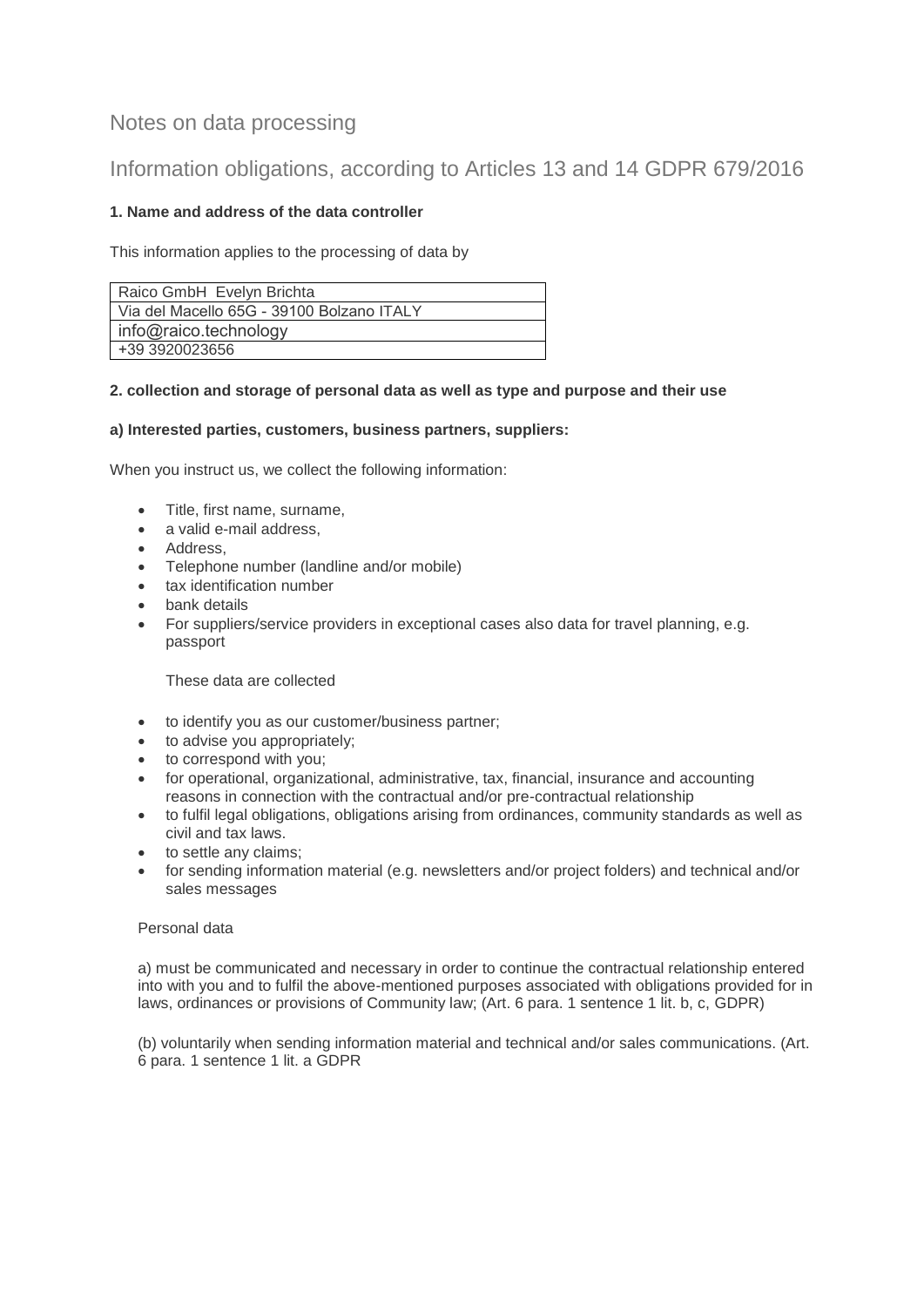If you refuse to provide us with your mandatory personal data or any part of it, this is legitimate, but could affect the proper execution of our contractual relationship (e.g. no delivery is possible without address).

The data will be processed upon your request and is required for the purposes stated in Art. 6 para. 1 sentence 1 lit. b GDPR for the appropriate processing of the business relationship.

The personal data collected by us will be stored until the expiry of the statutory retention obligation and then deleted, unless we are obliged to store such data for a longer period in accordance with Article 6 para. 1 sentence 1 lit. c of the GDPR on the basis of tax and commercial law storage and documentation obligations or you have consented to further storage in accordance with Art. 6 para. 1 sentence 1 lit. a of the GDPR

#### **b) When visiting the website**

When you visit our websites www.raicotest.com - www.raico.technology - www.raico3D.com, the browser on your device automatically sends information to the server on our website. This information is temporarily stored in a so-called log file. The following information is recorded without your intervention and stored until it is automatically deleted:

- IP address of the requesting computer,
- Date and time of access,
- Name and URL of the retrieved file,
- Website from which access is made (referrer URL),
- the browser used and, if applicable, the operating system of your computer as well as the name of your access provider

The mentioned data will be processed by us for the following purposes:

- **Ensuring a smooth connection of the website,**
- Ensure comfortable use of our website,
- evaluation of system security and stability as well as
- for other administrative purposes.

The legal basis for data processing is Art. 6 para. 1 sentence 1 lit. f GDPR. Our legitimate interest follows from the purposes listed above for data collection. Under no circumstances do we use the data collected for the purpose of drawing conclusions about you personally. In addition, we use cookies and analysis services when you visit our website. You will find more detailed explanations under points 4 and 5 of this data protection declaration.

c) When subscribing to our newsletter and registering to the contact formular

If you have expressly consented according to art. 6 para. 1 sentence 1 a GDPR, we use your data, e.g. e-mail address, to send you our newsletter on our projects/references and on materials and technologies at irregular intervals. You can unsubscribe at any time, for example via a link at the end of each newsletter. Alternatively, you are welcome to send your unsubscription request at any time to info@raico.technology by e-mail.

#### **3. Sharing your personal data**

- Your personal data will not be transmitted to third parties for purposes other than those listed above. We will only pass on your personal data to third parties if:
- you have given your express consent pursuant to Art. 6 para. 1 sentence 1 lit. a GDPR,
- the disclosure pursuant to Art. 6 para. 1 sentence 1 f GDPR is necessary to assert, exercise or defend legal claims and there is no reason to assume that you have an overriding interest worthy of protection in not disclosing your data,
- in the event that a legal obligation exists for the transfer pursuant to Art. 6 para. 1 sentence 1 lit. c GDPR, and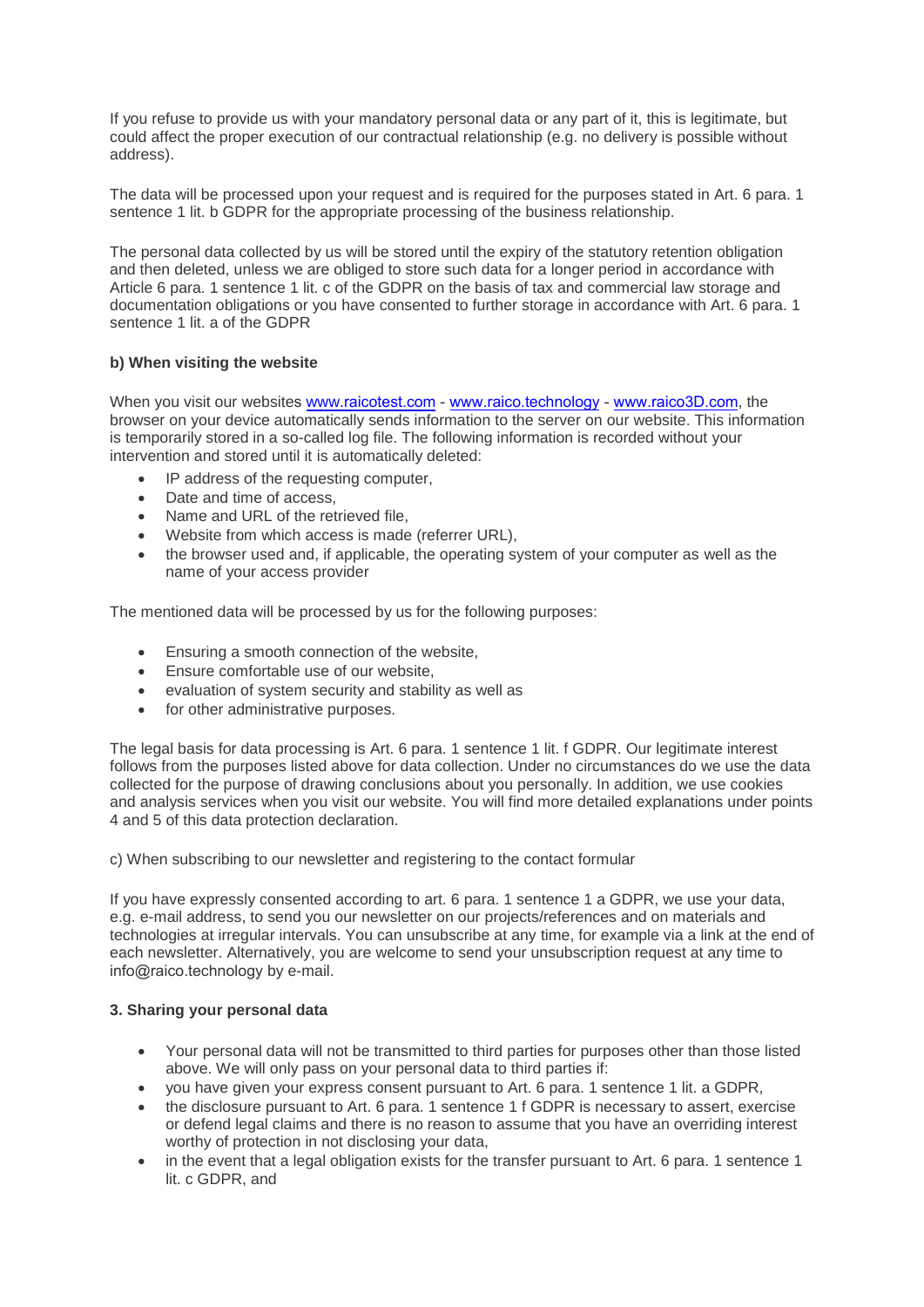• this is legally permissible and is necessary for the processing of contractual relationships with you in accordance with Art. 6 para. 1 sentence 1 lit. b GDPR,

### **Recipients of personal data:**

The following persons or groups of persons may become aware of your personal data and the following persons or groups of persons may be informed of your personal data:

- Employees of Raico GmbH who are authorized as such to process personal data
- External service providers from Raico GmbH, such as tax consultants, freight forwarders, fitters, etc.
- judicial or supervisory authorities, administrations, corporations and public institutions, as well as legal persons, solely for the purpose of fulfilling obligations prescribed by legal, regulatory or Community law provisions.

Your data may also be passed on to foreign authorities or service providers (e.g. tax consultants) for the fulfilment of contracts and legal requirements.

#### **4 Cookies**

We use cookies on our site. These are small files that your browser automatically creates and that are stored on your device (laptop, tablet, smartphone, etc.) when you visit our site. Cookies do no damage to your end device, do not contain viruses, Trojans or other malware. Information is stored in the cookie that results in each case in connection with the specifically used terminal device. However, this does not mean that we immediately become aware of your identity. The use of cookies serves on the one hand to make the use of our offer more pleasant for you.

On the other hand, we use cookies to statistically record the use of our website and to evaluate it for the purpose of optimizing our offer (see point 5). These cookies enable us to automatically recognize when you return to our site that you have already been with us. These cookies are automatically deleted after a defined period of time. The data processed by cookies is required for the aforementioned purposes in order to protect our legitimate interests and those of third parties pursuant to Art. 6 Para. 1 S. 1 lit. f GDPR. Most browsers automatically accept cookies. However, you can configure your browser so that no cookies are stored on your computer or a message always appears before a new cookie is created. However, the complete deactivation of cookies can lead to the fact that you cannot use all functions of our website.

#### **5. Tracking tools**

a) Tracking tools - The tracking measures listed below and used by us are carried out on the basis of Art. 6 para. 1 sentence 1 f GDPR. With the tracking measures used, we want to ensure that our website is designed to meet requirements and is continually optimized. On the other hand, we use the tracking measures to statistically record the use of our website and to evaluate it for the purpose of optimizing our offer. These interests are to be regarded as legitimate within the meaning of the aforementioned provision. The respective data processing purposes and data categories can be found in the corresponding tracking tools.

b) Google Analytics We use Google Analytics, a web analysis service of Google Inc. (https://www.google.de/intl/de/about/) (1600 Amphitheatre Parkway, Mountain View, CA 94043, USA; hereinafter "Google"). In this context, pseudonymized user profiles are created and cookies are used. The information generated by the cookies about your use of this website, such as

- Browser type/version,
- operating system used,
- Referrer URL (the previously visited page).
- Host name of the accessing computer (IP address),
- Time of the server request.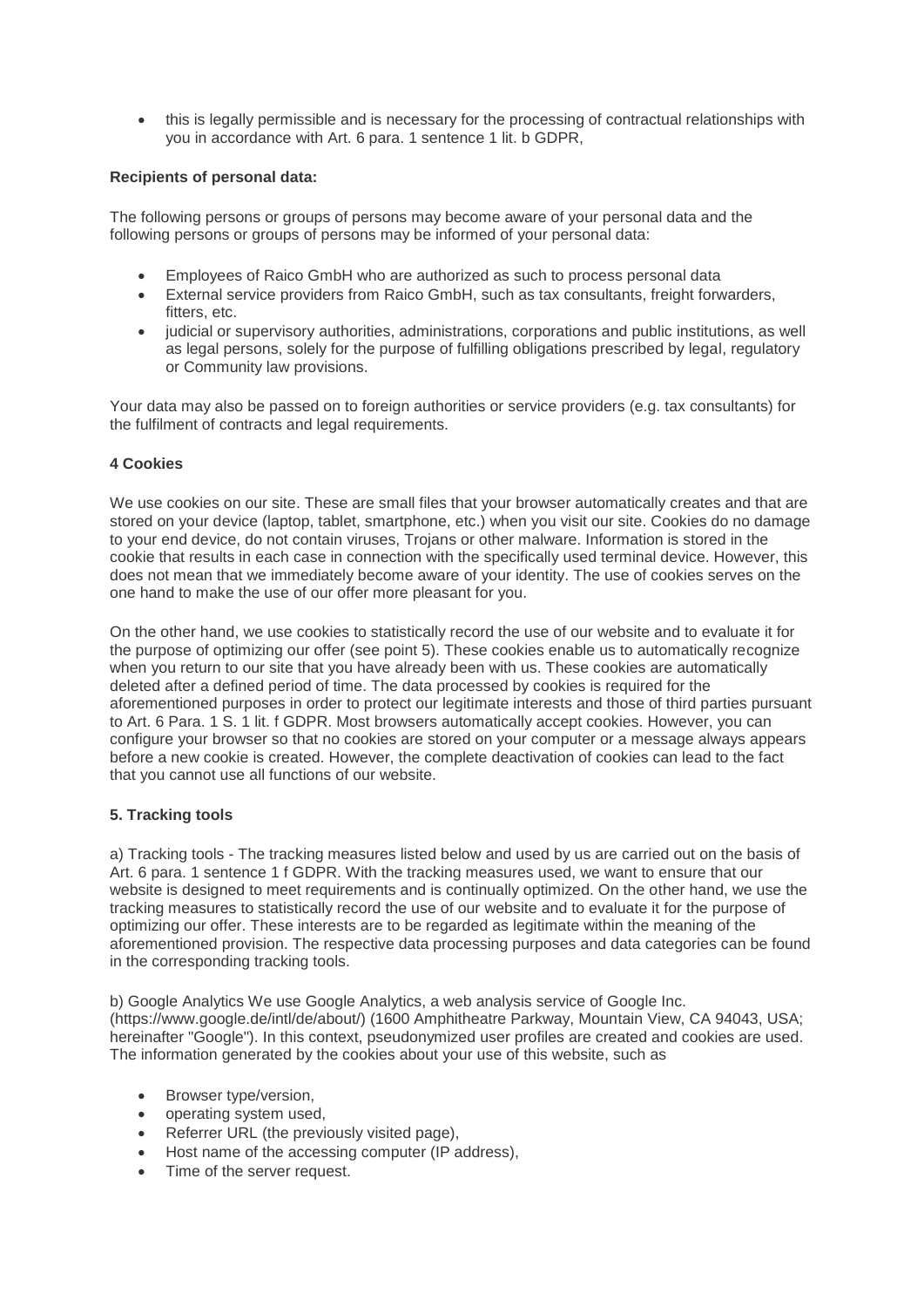are transferred to a Google server in the USA and stored there. The information is used to evaluate the use of the website, to compile reports on the website activities and to provide further services associated with the use of the website and the Internet for the purposes of market research and demand-oriented design of these Internet pages. This information may also be transferred to third parties if this is required by law or if third parties process this data on behalf of the company. Under no circumstances will your IP address be merged with other data from Google. The IP addresses are anonymized so that an assignment is not possible (IP masking).

For more information on data protection and possible settings in connection with Google Analytics,

## **6. Social Media Plug-ins**

In order to raise our awareness, we use the social plugins of the social networks Facebook, Twitter and Instagram on our website in accordance with Art. 6 c. 1 let. f GDPR. The underlying advertising purpose must be considered a legitimate interest within the meaning of the GDPR. Liability for data protection-compliant operation must be guaranteed by the respective provider. The integration of these plug-ins by us is done with the so-called two click method around the visitors of our website in the best possible way to protect.

## **7. rights of the persons concerned**

## **You have the right:**

- to request information about your personal data processed by us in accordance with Art. 15 GDPR. In particular, you may request information about the purposes of processing, the category of personal data, the categories of recipients to whom your data have been or will be disclosed, the planned storage period, the existence of a right to rectification, deletion, restriction of processing or objection, the existence of a right of appeal, the origin of your data, if these have not been collected by us, and the existence of automated decision-making including profiling and, if applicable, meaningful information on their details;
- in accordance with Art. 16 GDPR, to demand without delay the correction of incorrect or complete personal data stored by us;
- to request the deletion of your personal data stored by us in accordance with Art. 17 GDPR, unless the processing is necessary to exercise the right to freedom of expression and information, to fulfil a legal obligation, for reasons of public interest or to assert, exercise or defend legal claims;
- pursuant to Art. 18 GDPR, to demand the restriction of the processing of your personal data if you dispute the accuracy of the data, if the processing is unlawful but you refuse to delete the data and we no longer need the data, but you need it to assert, exercise or defend legal claims or you have filed an objection against the processing pursuant to Art. 21 GDPR;
- in accordance with Art. 20 GDPR, to receive your personal data, which you have provided to us, in a structured, current and machine-readable format or to request the transmission to another person responsible;
- according to art. 7 para. 3 GDPR to revoke your consent once given to us at any time. As a result, we are no longer allowed to continue processing data based on this consent in the future and
- to complain to a supervisory authority pursuant to Art. 77 GDPR. As a rule, you can contact the supervisory authority at your usual place of residence or workplace or at our company headquarters.

## **8. right of objection**

If your personal data are processed on the basis of legitimate interests pursuant to Art. 6 (1) (1) (f) GDPR, you have the right to object to the processing of your personal data pursuant to Art. 21 GDPR, provided that there are reasons for this which arise from your particular situation or the objection to direct advertising. In the latter case, you have a general right of objection, which we will implement without specifying a particular situation. If you wish to exercise your right of revocation or objection, simply send an e-mail to info@raico.technology